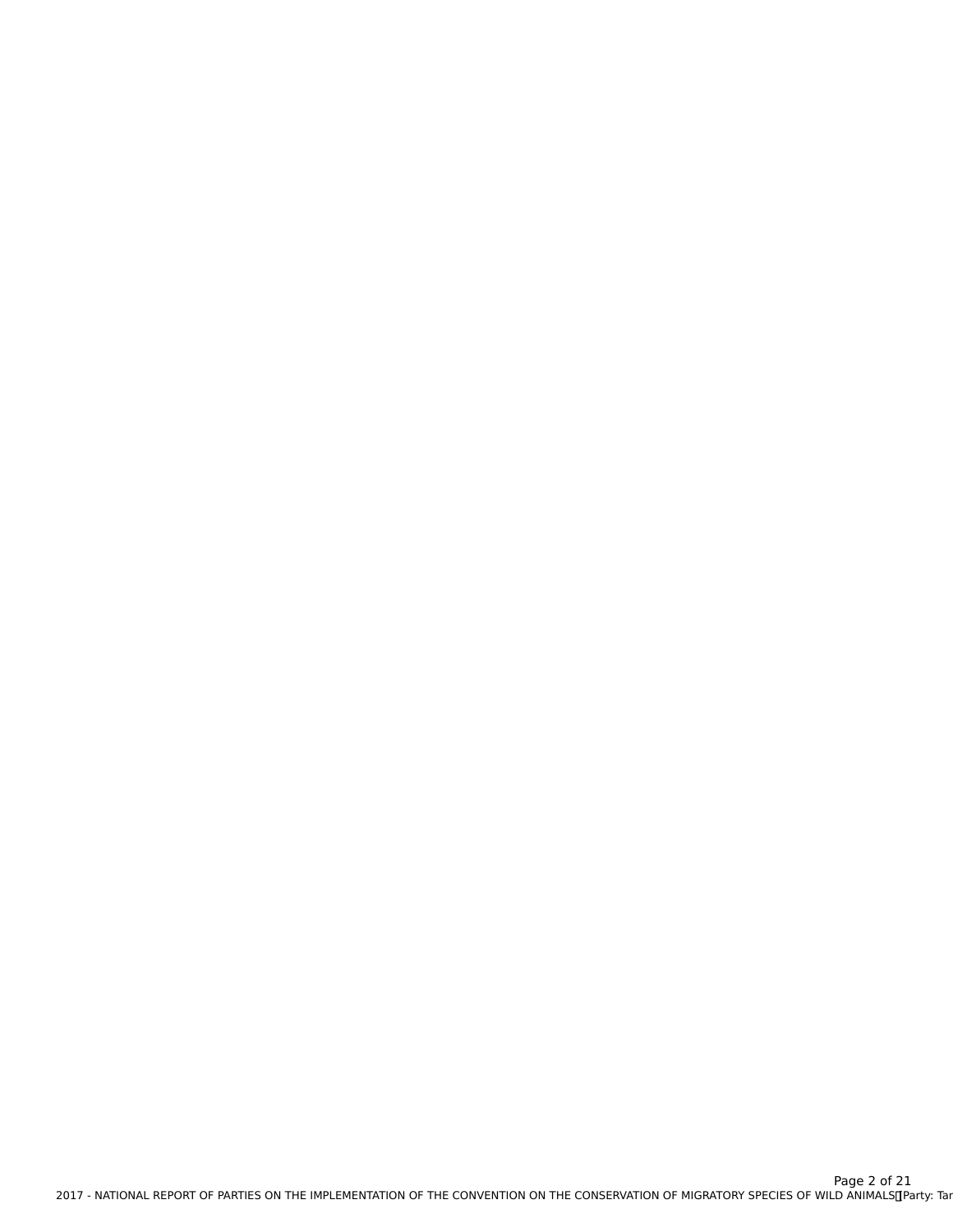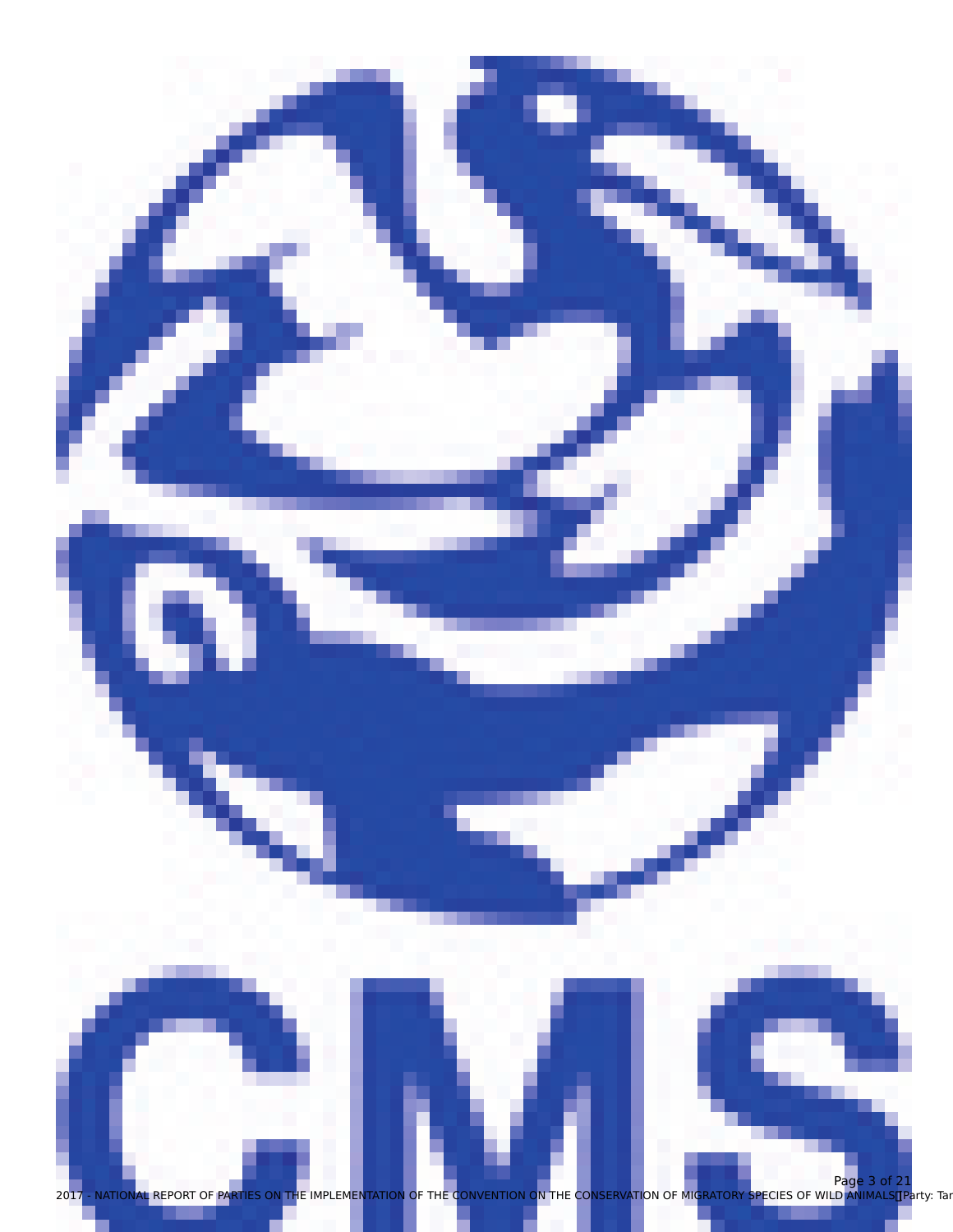### **2017 - NATIONAL REPORT OF PARTIES ON THEIMPLEMENTATION OF THE CONVENTION ON THECONSERVATION OF MIGRATORY SPECIES OF WILDANIMALS**

#### **The deadline for submission of the reports is 24 April 2017. The reporting period is from May 2014 to April 2017.**

Parties are encouraged to respond to all questions. Parties are also requested to provide comprehensive answers, including, where appropriate, a summary of activities, information on factors limiting action and details of any mcluumg, where app<br>assistance required.

The reporting format was agreed by the Standing Committee at its 40th Meeting (Bonn, November 2012) for mandatory use by Parties, for reports submitted to the Eleventh Meeting of the Conference of the Parties (COP11). The 45th meeting of the Standing Committee recommended the use of the same format for reports submitted to COP12, 45th meeting of the Standing Committee recommended the use of the same format for reports submitted to<br>With necessary adjustments to take into account relevant COP11 decisions, in particular amendments to the Appendices and resolutions.

COP Resolution 9.4 adopted at Rome called upon the Secretariats and Parties of CMS Agreements to collaborate in the implementation and harmonization of online reporting implementation. The CMS Family Online Reporting System (ORS) has been successfully implemented and used by AEWA in their last Meeting of the Parties (MOP 5, 2012) reporting cycle. CMS now offers the Convention's Parties to use the ORS for submitting their national reports for the COP11 (2014) reporting cycle.

Please enter here the name of your country › The United Republic of Tanzania

Which agency has been primarily responsible for the preparation of this report? › Ministry of Natural Resources and Tourism

Please list any other agencies that have provided input

› Tanzania Wildlife Management Authority (TAWA), Tanzania National Parks (TANAPA), Ngorongoro Conservation Area Authority (NCAA), Tanzania Wildlife Research Institute (TAWIRI), Fisheries Division, Environmental Division, Wildlife Conservation Society of Tanzania, University of Dar-Es-Salaam, Tanzania Birds Atlas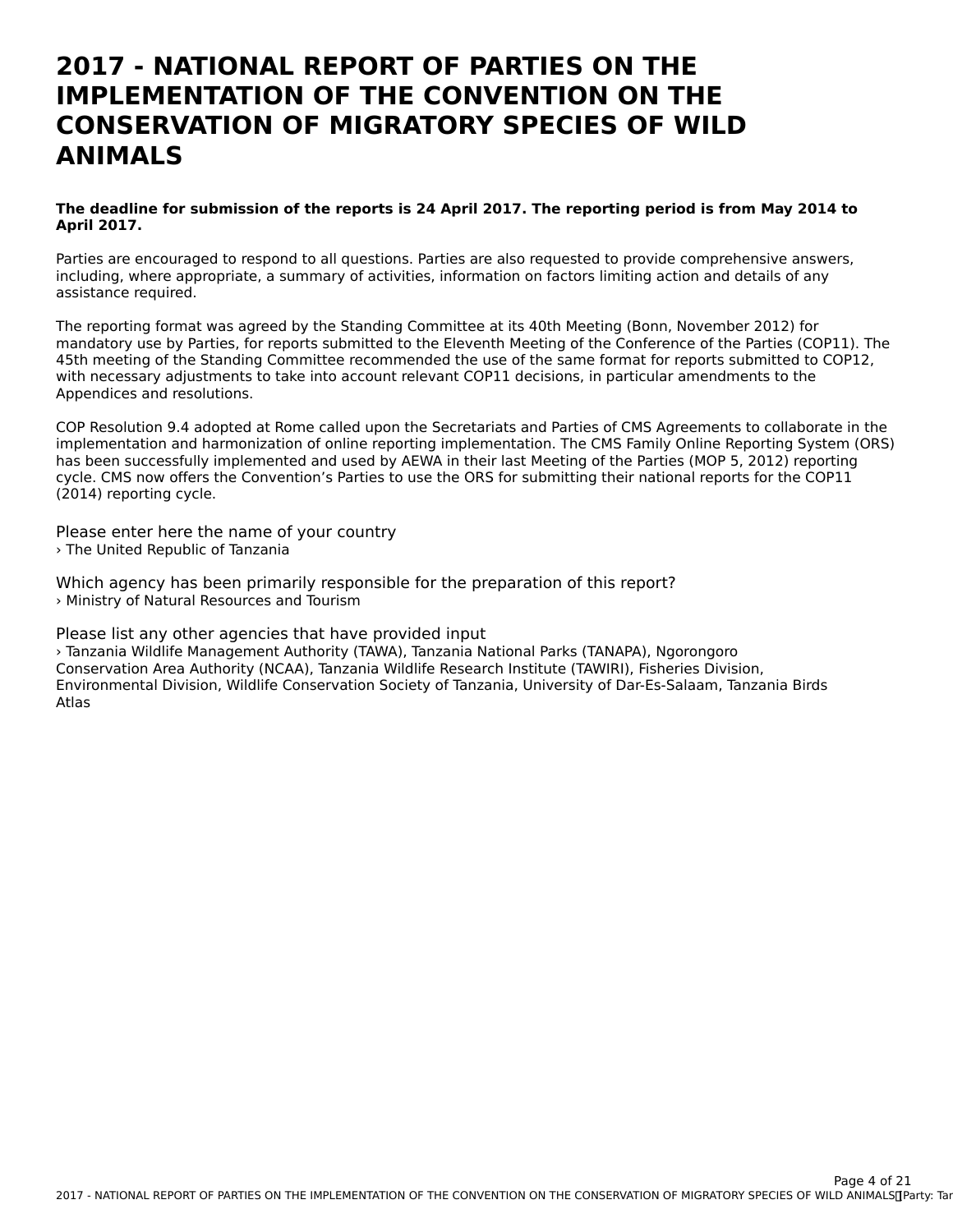## **I(a). General Information**

Please enter the required information in the table below:

## **Party**

Date of entry into force of the Convention in your country > 1st July 1999

Period covered› 2002-2017

Territories to which the Convention applies › The United Republic of Tanzania

# **Designated National Focal Point**

Full name of the institution I difficult of the institution<br>> Ministry of Natural Resources and Tourism, Tanzania Wildlife Division

Name and title of designated Focal Point › Prof. Alexander Songorwa

Mailing address **Praming dddress**<br>> Ministry of Natural Resources and Tourism P.O. Box 9372 Nyerere Road Ivory RoomDar es SalaamDar es Salaam

Telephone › (+255 22) 286 6408; (+255) 713350405 (m)

Fax› (+255 22) 286 5836

E-mail› dw@mnrt.go.tz

# **Appointment to the Scientific Council**

Full name of the institution › University of Dar es Salaam , oniversity of Dar es Salaam<br>Institute of Resource Assessment

Name and title of contact officer › Prof. Idris S. Kikula

Mailing address › P.O. Box 35097 Dar es Salaam Dar es Saladin<br>UNITED REPUBLIC OF TANZANIA

Telephone › (+255 22) 244 350 08

Fax› (+255 22) 444 95

E-mail› kikula@ira.udsm.ac.tz

#### **Submission**

# **Name and Signature of officer responsible for submitting national report**

Name: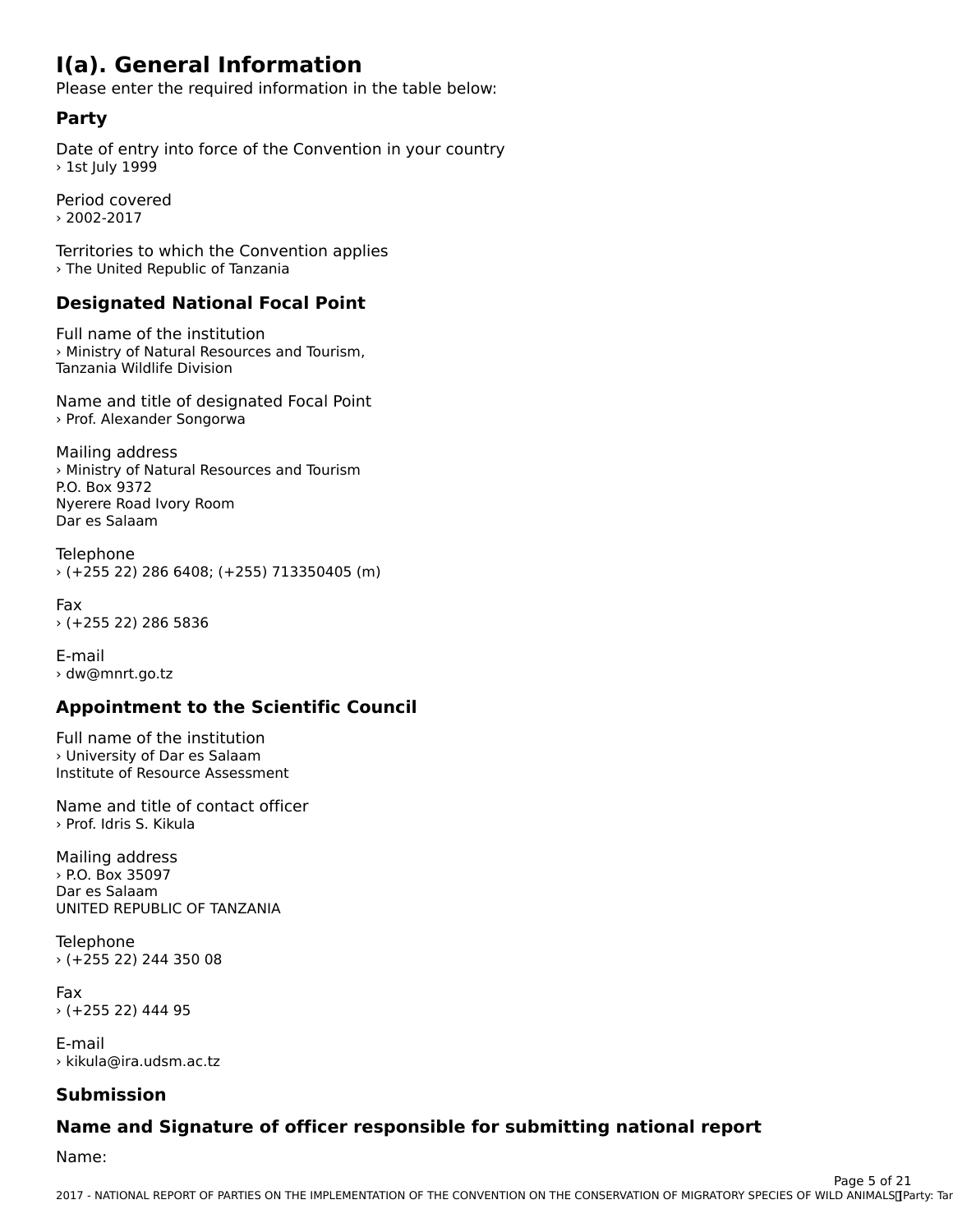› Sadiki Lotha Laiser(Senior Wildlife Officer)

#### Address:

› Ministry of Natural Resources and Tourism –Tanzania Wildlife Management Authority P. O. Box 2658, Morogoro - Tanzania

Tel.:› +255 22 2866418 / 375

Fax: › +255 22 2865836

E-mail:› dg@.go.tz

**Date of submission**

› March 2011

### **Implementation**

Competent Authority: › Wildlife Division

Relevant implemented legislation: › Environmental Act, Wildlife Conservation Act, Fisheries Act, Marine Parks & Reserves Act, The Forest **Chritomnental Act, whome Conservation**<br>Ordinance, The Tanzania National Parks Act CAP 283, The Ngorongoro Conservation Act CAP 284, The Act CAT<br>Land Act

Other relevant Conventions/ Agreements (apart from CMS) to which your country is a Party: › CBD, CITES, Ramsar, AEWA, Lusaka Agreement, UN Law of the Sea Convention, UNFCCC, UNCCD.

National policy instruments (e.g. national biodiversity conservation strategy, etc.): › National Environmental Policy, The Wildlife Policy, The National Fisheries Sector Policy and Strategy Statement, The Forestry Policy, National Biodiversity Strategy

#### **CMS Agreements/MoU**

**Please indicate whether your country is part of the following Agreements/MoU. If so, please indicate the competent national institution**indicate the competent national institution

#### **AEWA (1999)**

**AEWA (1999)** ☑ Party

#### **National Focal Point**

Name› Director of Wildlife Division

#### Address

› Ministry of Natural Resources and Tourism – Wildlife Division P. O. Box 1994, Nyerere Road Ivory, Room, Dar-Es-Salaam - Tanzania

Tel› +255 22 2866418 / 375

Fax› +255 22 2865836

E-mail › director@mnrt.go.tz

#### **IOSEA Marine Turtles MoU (2001)**

IOSEA Marine Turtles MoU (2001)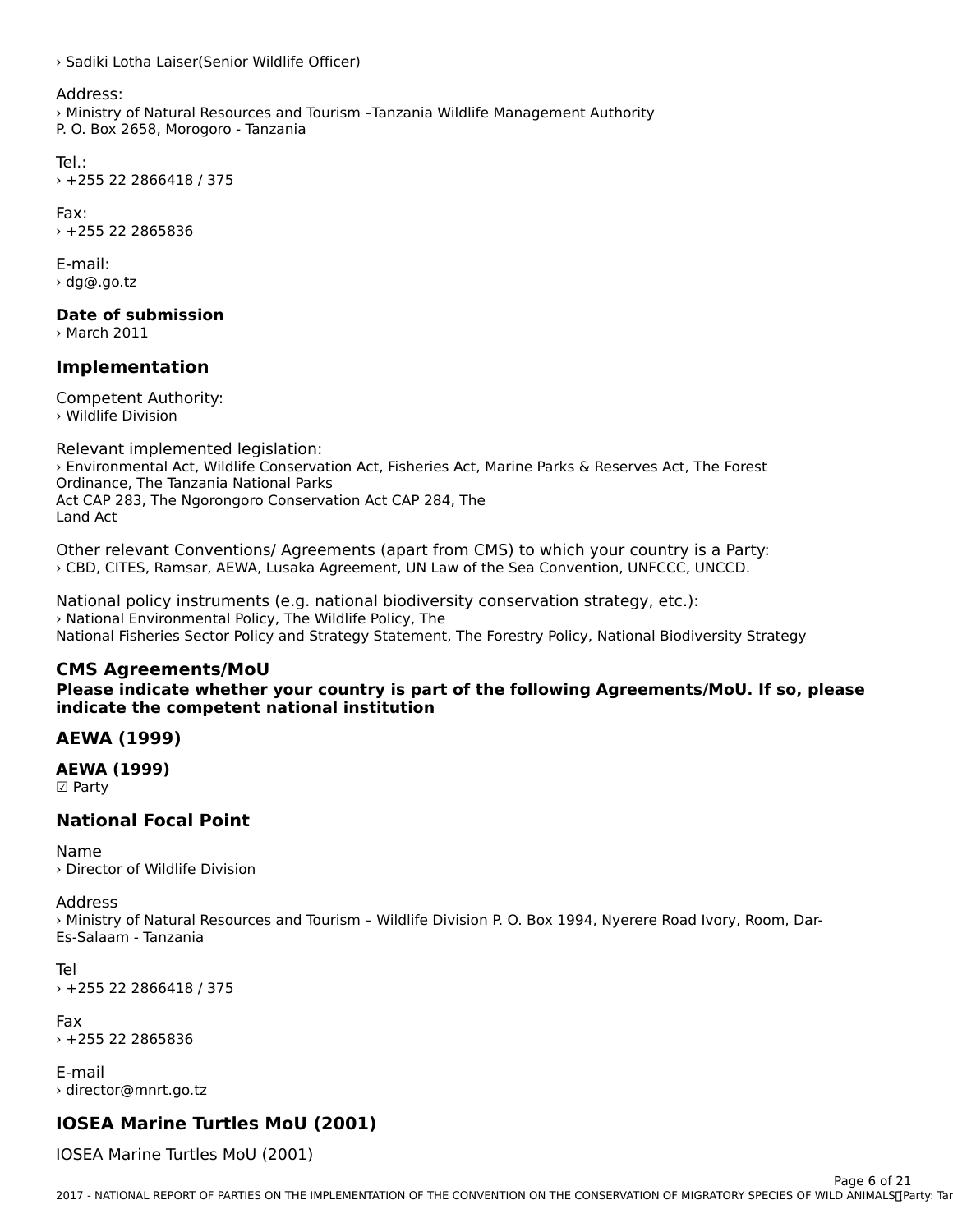#### ☑ Signatory

## **Competent authority**

Name warne<br>> Ministry of Livestock Development and Fisheries - Fisheries Division;

Address

Address<br>> Ministry of Livestock Development and Fisheries - Fisheries Division P.O.BOX 462 Dar-Es-Salaam – United Republic of Tanzania

Tel› +255 22 2122930

Fax› +255 22 2110352

E-mail› taarifazawiki@yahoo.com

#### **Dugong MoU (2007)**

Dugong MoU (2007) ☑ Signatory

## **Competent authority**

Name › Ministry of Livestock Development and Fisheries - Fisheries Division

Address› P.O.BOX 462 Dar-Es-Salaam – United Republic of Tanzania

Tel› +255 22 2122930

Fax › +255 22 2110352

E-mail› taarifazawiki@yahoo.com

### **Contact point**

Name› Director of Fisheries

#### Address

Address<br>> Ministry of Livestock Development and Fisheries - Fisheries Division P.O.BOX 462 Dar-Es-Salaam – United Republic of Tanzania

Tel› +255 22 2122930

Fax › +255 22 2110352

E-mail› taarifazawiki@yahoo.com

#### **Birds of Prey (Raptors) MoU (2008)**

Birds of Prey (Raptors) MoU (2008)Dirus Uriley (Rapturs) MU ☑ Non-signatory Range State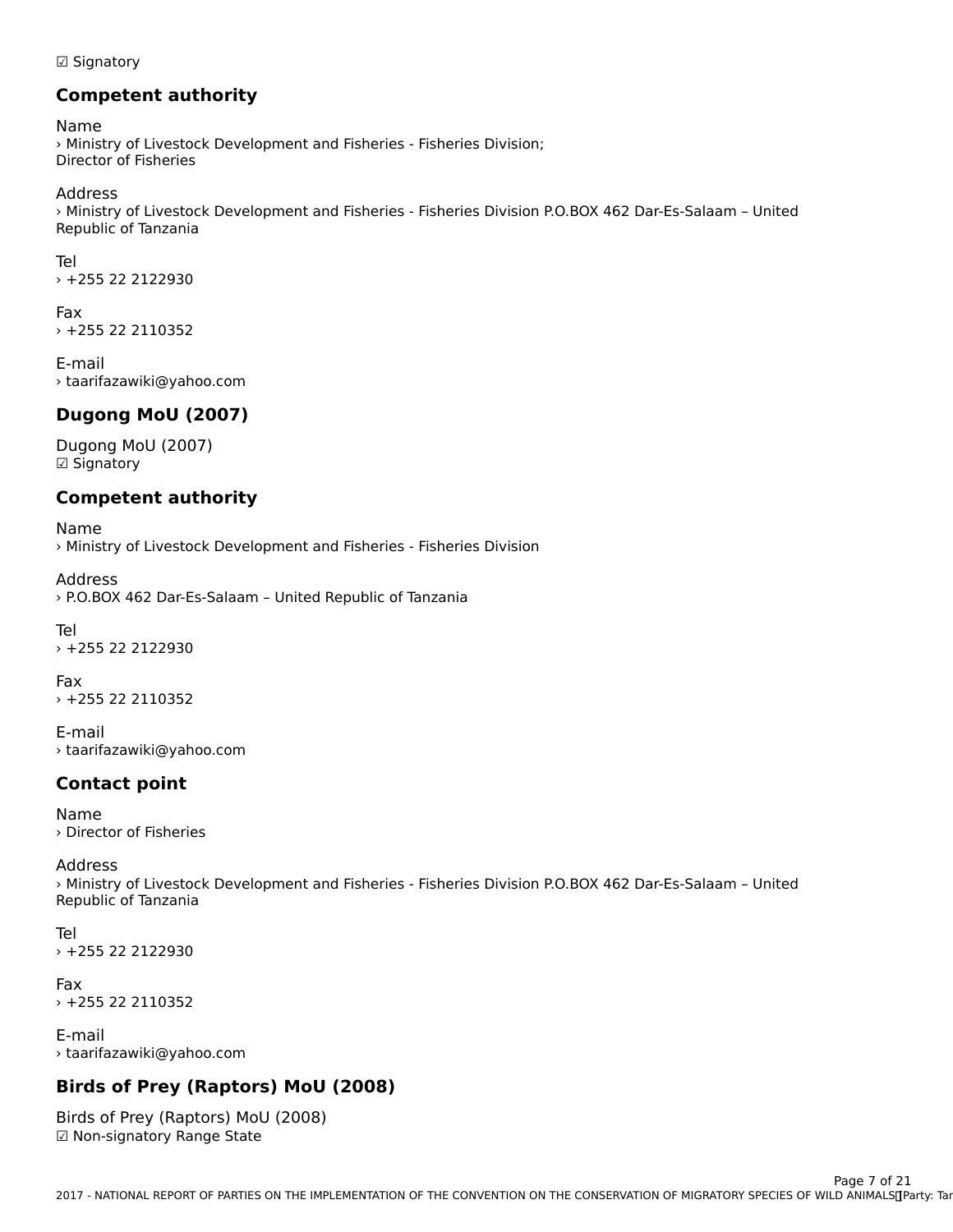#### **Involvement of other government departments/NGOs/private sector**

1. Which other government departments are involved in activities/initiatives for the conservation of 1. Which other government departments are inv<br>migratory species in your country? (Please list.)

› Division of Environment, Fisheries Division, Marine Parks & Reserves, Tanzania National Parks, TanzaniaWildlife Research Institute, Ngorongoro Conservation Area Authority and Forestry & Beekeeping Division.

2. If more than one government department is involved, describe the interaction/relationship between these government departments:

› Most of institutions are under the Ministry of Natural Resources & Tourism. However for those not under the Ministry of Natural Resources & Tourism there is an appointed committee with representation from all the departments dealing with conservation of migratory species. The committee coordinates activities/initiatives departments dealing with conservation of migratory species. The comm<br>that are related to the conservation of migratory Species in the country

3. Has a national liaison system or committee been established in your country? ☑ Yes

4. List the main non-governmental organizations actively involved in activities/initiatives for the<br>conservation of migratory species in your country, and describe their involvement: conservation of migratory species in your country, and describe their involvement: › Wildlife Conservation Society of Tanzania (WCST), WCST is working with the Important Bird Areas (IBAs) and their conservation as well as being engaged with the international and efforts to draw up action plans for number of species. World Wide Fund for Nature (WWF). WWF is involved in a number of conservation activities in Tanzania including site management and policy issues. Of particular interest in relation to the marine turtles in fanzama including site management and policy issues. Or particular interest in relation to the manne turti<br>is the marine turtle and Dugong program linked up with the WWF-Mafia project. WWF also provides financial and technical support towards research and conservation of marine turtles. Promotes information exchange and technical and technical support towards research and conservation or manne turties. Fromotes information exchange<br>with other countries through development and maintenance of a regional web-based database on marine with other countries through development and maintenance or a regional web-based database on ma<br>turtles, AWF Elephant Corridors management in West Kilimanjaro and Tarangire- Manyara Ecosystem

4a. Please provide detail on any devolved government/overseas territory authorities involved. › DANIDA USAID, BTC, KfW

5. Describe any involvement of the private sector in the conservation of migratory species in your country: › Tanzanian Bird Atlas (Neil & Liz) is actively involved in several interventions including participation in preparing national action plan for Lesser flamingo as well as a member to the AEWA Sub-Committee in preparing national action plan for Lesser hamingo as well as a member to the A<br>Tanzania, TBAP produce updated distribution and seasonality maps on request.

6. Note any interactions between these sectors in the conservation of migratory species in your country: › A National Wetlands Steering Committee (comprises of nine Ministries) is in place to coordinate Wetlands matters including migratory species. Along there is a Wetlands Working Group formed, which draws all important stakeholders in the wetland sector and an AEWA Sub-Committee has been formed under the group Important stakeholders in the webland sector and an ALWA 3db-Committee has been formed under the g<br>by different institutions and the private sector. Furthermore, a Marine Turtle Committee has been formed under Marine Parks and Reserves.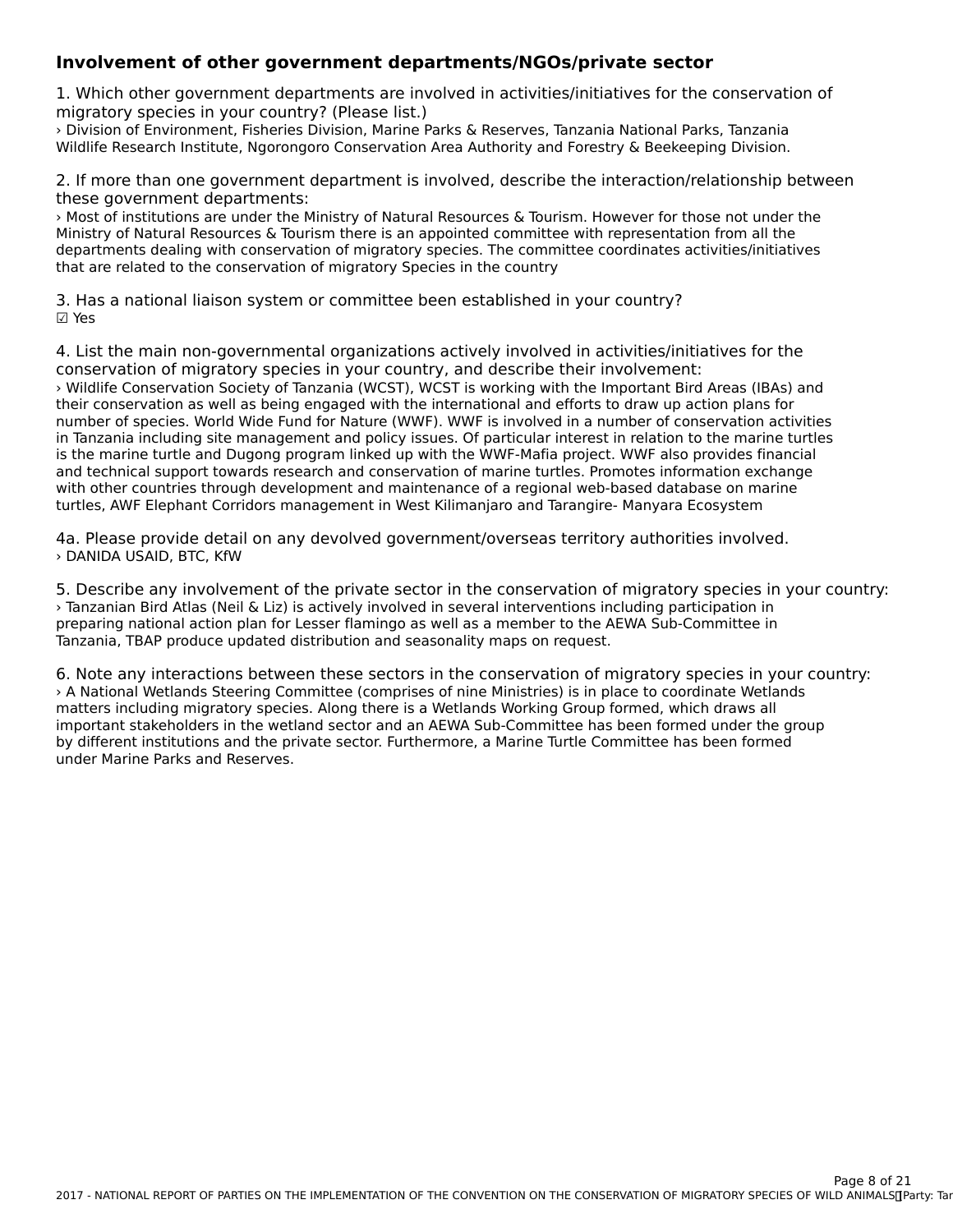# **I(b). Information about involved Authorities**

Identify the ministry, agency/department or organization that is responsible for leading actions relating to nderitiry the ministr<br>Appendix I species

1- Birds

› Ministry of Natural Resources & Tourism, Wildlife Division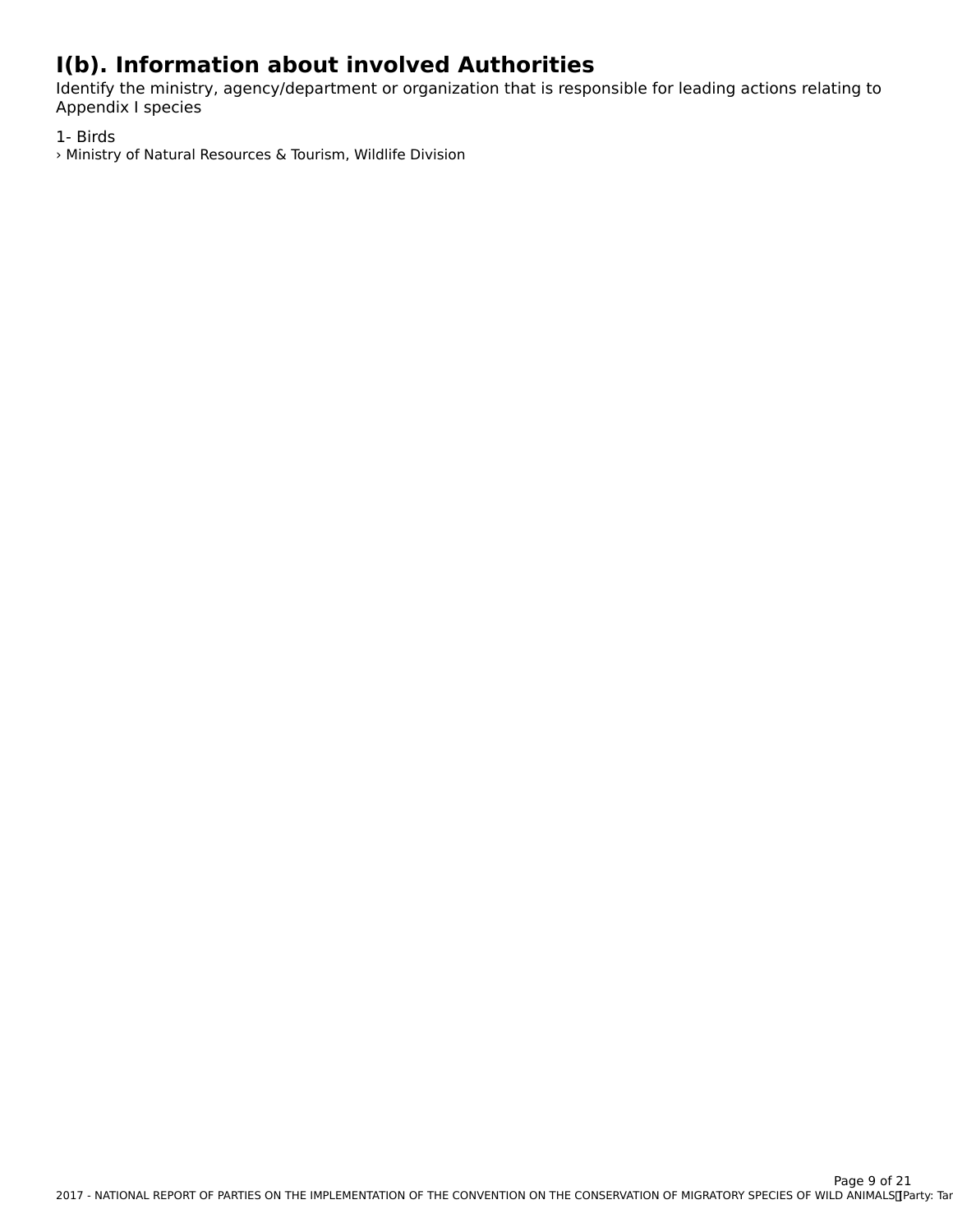# **II. Appendix I species**

#### **1. BIRDS**

# **1.1 General questions on Appendix I bird species**

1. Is the taking of all Appendix I bird species prohibited by the national implementing legislation cited in Table I(a) (General Information)? ☑ Yes

1a. If the taking of Appendix I bird species is prohibited by law, have any exceptions been granted to the prohibition?prohibition?

☑ No

2. Identify any obstacles to migration that exist in relation to Appendix I bird species:

- ☑ By-catch
- ☑ Habitat destruction

2a. What actions are being undertaken to overcome these obstacles? › Sensitization on environmental conservation including habitat protection and rehabilitation and enhanced Formatization on environmental conservation including habitat protection and renabilitation and emianced<br>education and awareness creation on sustainable utilization of resources in wetlands and other conservation areas including IBAs.

2b. Please report on the progress / success of the actions taken.

> Sensitization programmes on television and radios on going

2c. What assistance, if any, does your country require in order to overcome these obstacles? › Financial resources to monitor impacts of management initiatives/activities.

3. What are the major pressures to Appendix I bird species (transcending mere obstacles to migration)?

- ☑ Illegal trade ⊠ meyar ua<br>☑ Poaching
- ☑ Other
- 

› habitat degradation, (coastal forest), habitat modification (grasslands to pine plantations), (floodplain to rice production), (wetlands to agriculture and grazing).

3a. What actions have been taken to prevent, reduce or control factors that are endangering or are likely to further endanger bird species beyond actions to prevent disruption to migrating behaviour?

› Education and awareness, increased security of protected areas and important bird areas especially those surrounding protected areas.<br>surrounding protected areas.

3d. What assistance, if any, does your country require to overcome these factors? › Funds for surveys to establish species ecological limits and population levels, support for monitoring of the species and habitat protection especially in protected areas, forest and wetland areas

#### **2. AQUATIC MAMMALS**

## **2.1 General questions on Appendix I aquatic mammals**

1. Is the taking of all Appendix I aquatic mammals species prohibited by the national implementing legislation cited in Table I(a) (General Information)? ☑ Yes

1a. If the taking of Appendix I aquatic mammals species is prohibited by law, have any exceptions been granted to the prohibition?granted to the prohibition?<br>☑ No

2. Identify any obstacles to migration that exist in relation to Appendix I aquatic mammals: ☑ By-catch

2a. What actions are being undertaken to overcome these obstacles? › Establishment of beach management units and sensitizing fishermen on the sustainable fishing, as well as , Establishment of beach management of<br>the implementation of rescue operations.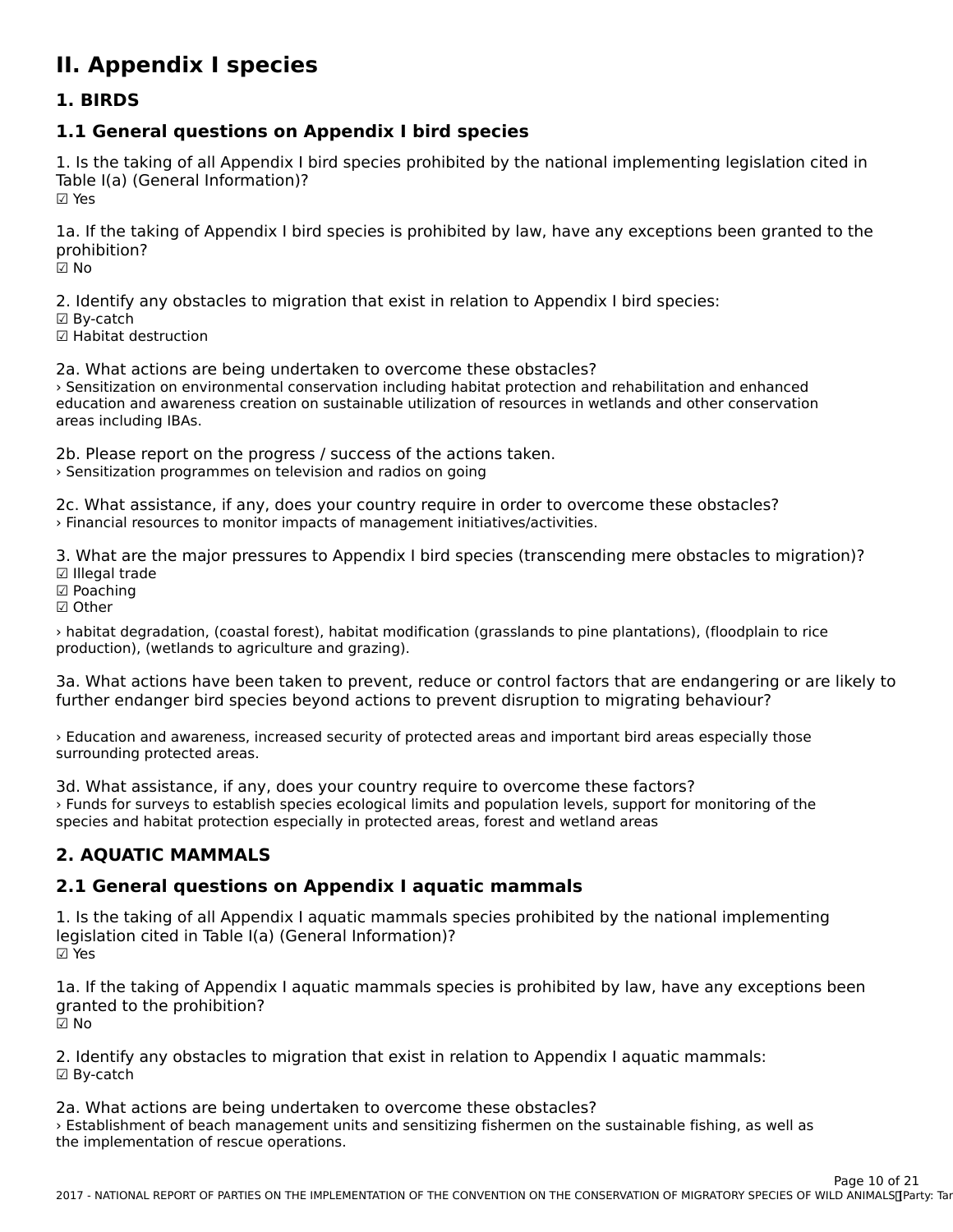3. What are the major pressures to Appendix I aquatic mammals species (transcending mere obstacles to migration)? ☑ By-catch

3a. What actions have been taken to prevent, reduce or control factors that are endangering or are likely to further endanger acuatic mammals species beyond actions to prevent disruption to migrating behaviour?further endanger acuatic mammals species beyond actions to prevent disruption to migrating behaviour? › Providing awareness information to the fishing communities on the conservation on marine mammals, and *r* rioviding awareness imormation to the<br>monitoring of fishing and fishing vessels.

### **2.2 Questions on specific Appendix I aquatic mammals**

2.2 Questions on spectific Appendix I aquatic mammars<br>In the following section, using the table format below, please fill in each Appendix I aquatic mammals In the following section, using the table format below, please in in each Appendix Faquatic manning<br>species for which your country is considered to be a Range State. Please complete each table as appropriate, providing information in summary form. Where appropriate, please cross-reference to appropriate, providing information in summary form. Where appropriate, please cross-reference to<br>information already provided in national reports that have been submitted under other conventions (e.g. Convention on Biological Diversity, Ramsar Convention, CITES). (Attach annexes as necessary.)

# **Species name: Balaenoptera musculus**

2a. Summarise information on population size (if known): zu. Jun<br>☑ stable

2b. Summarise information on distribution (if known): ☑ stable

3. Indicate and briefly describe any activities that have been carried out in favour of this species in the reporting period. (Please provide the title of the project and contact details, where available): ☑ Research

☑ Identification and establishment of protected areas

☑ Monitoring

☑ Education / awareness rising

☑ Species protection

☑ Control hunting / poaching ☑ Habitat protection

☑ Habitat protection

### **Species name: Megaptera novaeangliae**

2a. Summarise information on population size (if known): ☑ stable

2b. Summarise information on distribution (if known): ☑ stable

3. Indicate and briefly describe any activities that have been carried out in favour of this species in the 3. muicate and brieny describe any activities that have been carried out in favour or this spectrum.<br>reporting period. (Please provide the title of the project and contact details, where available): ☑ Research

☑ Identification and establishment of protected areas

☑ Monitoring

☑ Education / awareness rising ☑ Species protection

☑ Control hunting / poaching

⊠ Contromanting / µ<br>☑ Habitat protection

#### **4. TERRESTRIAL MAMMALS**

## **4.1 General questions on Appendix I terrestrial mammals**

1. Is the taking of all Appendix I terrestrial mammals species prohibited by the national implementing 1. is the taking of all Appendix Fterresthal Information)?<br>legislation cited in Table I(a) (General Information)? ☑ Yes

1a. If the taking of Appendix I terrestrial mammals species is prohibited by law, have any exceptions been Ia. If the taking of Appendi<br>granted to the prohibition? ☑ No

2. Identify any obstacles to migration that exist in relation to Appendix I terrestrial mammals species: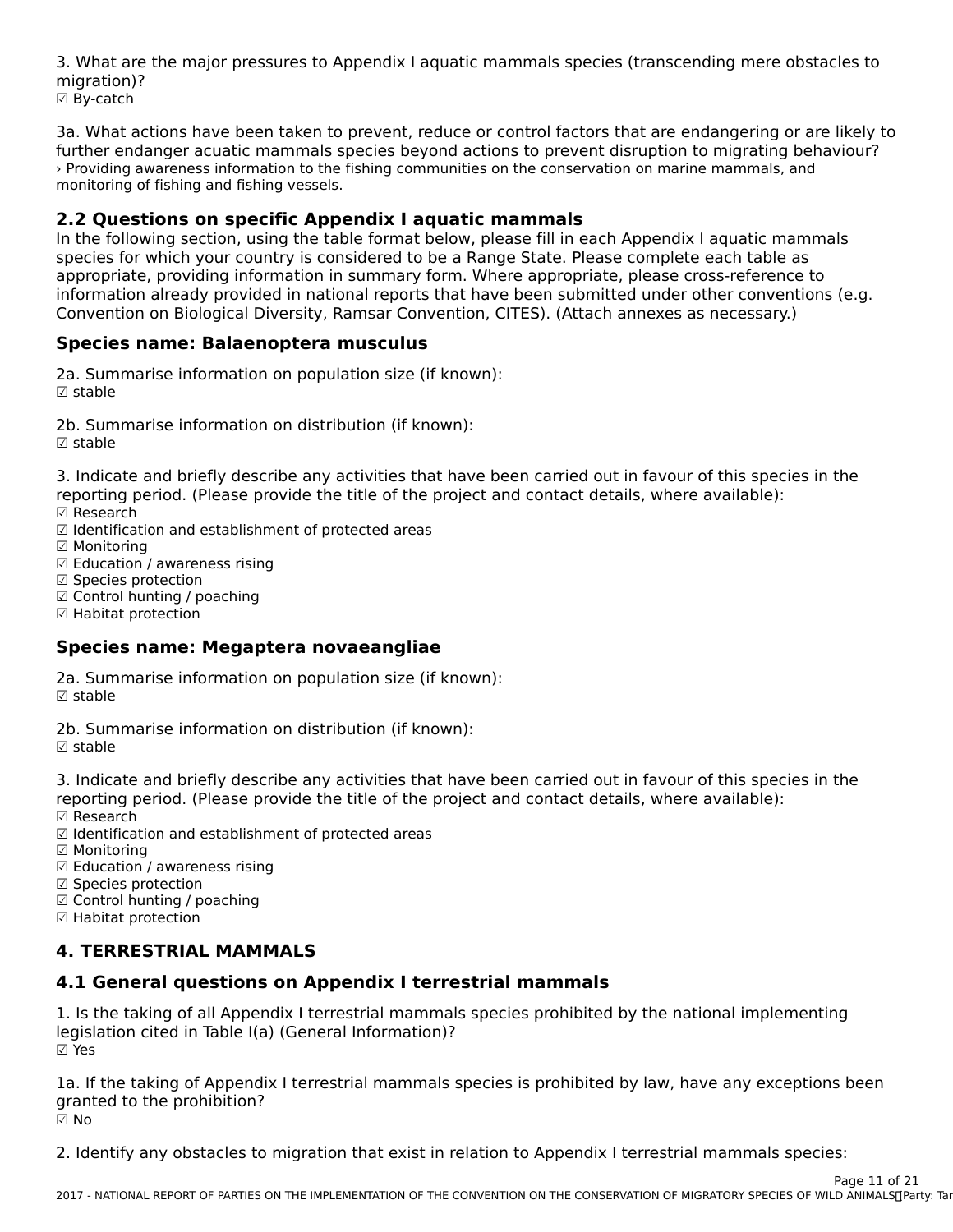☑ Habitat fragmentation ☑ Man-made barriers

2a. What actions are being undertaken to overcome these obstacles?

› Reclaiming/Re-opening blocked wildlife corridors, bufferzones, migratory routes

2b. Please report on the progress / success of the actions taken.

› Financial assistance to relocate affected people who are currently leaving or farming in wildlife corridors

3. What are the major pressures to Appendix I terrestrial mammals species (transcending mere obstacles to migration)?

co imgration):<br>☑ Habitat fragmentation

### **4.2 Questions on specific Appendix I terrestrial mammals**

I.L Questions on spectific Appendix I terrestrial mammars<br>In the following section, using the table format below, please fill in each Appendix I terrestrial mammal in the following section, using the table format below, please in in each Appendix i terrestrial ma<br>species for which your country is considered to be a Range State. Please complete each table as species for which your country is considered to be a Kange State. Frease complete each table as<br>appropriate, providing information in summary form. Where appropriate, please cross-reference to appropriate, providing information in summary form. Where appropriate, please cross-reference to<br>information already provided in national reports that have been submitted under other conventions (e.g. Convention on Biological Diversity, Ramsar Convention, CITES). (Attach annexes as necessary.)

#### **Species name: Acinonyx jubatus (except populations in Botswana, Namibia and Zimbabwe)**Zimbabwe)

2a. Summarise information on population size (if known): zu. ∋un<br>☑ stable

2b. Summarise information on distribution (if known):☑ stable

3. Indicate and briefly describe any activities that have been carried out in favour of this species in the reporting period. (Please provide the title of the project and contact details, where available):

- ☑ Research
- ☑ Identification and establishment of protected areas
- ☑ Monitoring
- ☑ Education/awareness rising
- ☑ Species protection
- ☑ Control hunting / poaching
- ☑ Contromanting / µ<br>☑ Habitat protection

5. Describe any future activities that are planned for this species:

› Cheetah Project and Carnivores Project at TAWIRI

## **6. LISTING OF OTHER ENDANGERED MIGRATORY SPECIES IN APPENDIX I**

1b. What assistance/measures, if any, does your country require to initiate the listing of these species? › Funding for desktop studies to determine existing knowledge and knowledge gaps.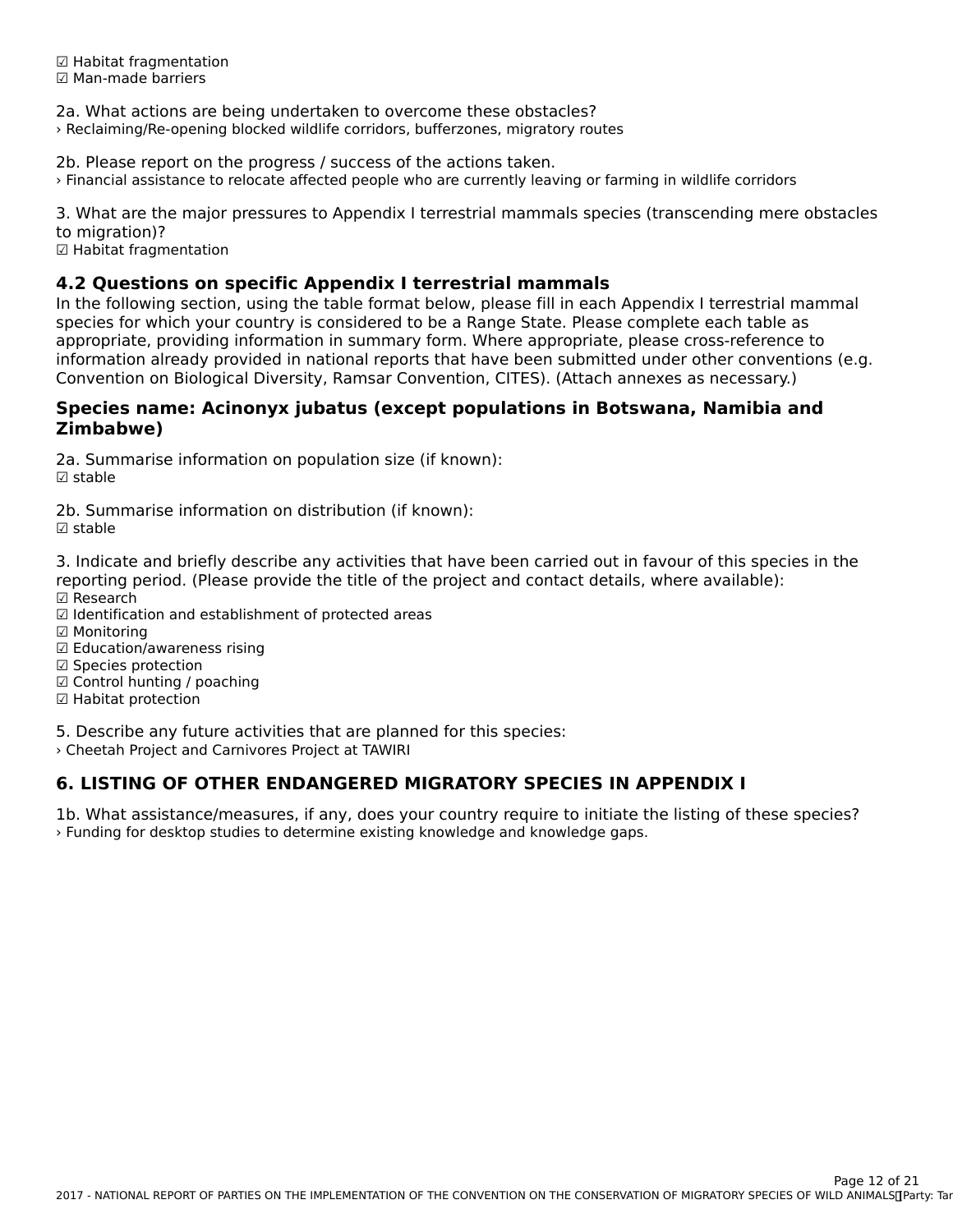# **III. Appendix II Species**

### **1. INFORMATION ON APPENDIX II SPECIES**

**I. INTORMATION ON AFFENDIX II SFECIES**<br>Information pertaining to the conservation of Appendix II species that are the object of CMS Agreements will have been provided in periodic Party reports to those instruments. It will suffice therefore to reference will have been provided in periodic rarty reports to those instruments. It will suffice therefore to reference<br>(below), and preferably append, a copy of the latest report that has been submitted to the Secretariat of each of the Agreement/MoUs to which your country is a Party.

# **AEWA (1999)**

Date of last report: › 2008

Period covered› 2005-2008

## **2. QUESTIONS ON CMS AGREEMENTS**

## **Questions on the development of new CMS Agreements relating to Bird Species**

1. In the current reporting period, has your country **initiated** the development of any CMS Agreements, I. In the current reporting period, has your country **initiated** the development or any civis<br>including Memoranda of Understanding, to address the needs of Appendix II Bird Species ? ☑ No

2. In the current reporting period, has your country **participated** in the development of any new CMS<br>Agreements, including Memoranda of Understanding, which address the conservation needs of Appendix II Algoed including memoranda or onderstanding, which address the conservation needs or Appendix in<br>Pixel Case issue **Bird Species ?** 

☑ No

4. Is the development of any CMS Agreement for Bird Species, including Memoranda of Understanding, planned by your country in the foreseeable future? ☑ Yes

4.1. If Yes, please provide details: › Developing an MoU on Birds of Prey

#### **Questions on the development of new CMS Agreements relating to Marine Mammal Species**

1. In the current reporting period, has your country **initiated** the development of any CMS Agreements, I. In the current reporting period, has your country **initiated** the development or any civis Agreements<br>including Memoranda of Understanding, to address the needs of Appendix II Marine Mammal Species ? ☑ No

2. In the current reporting period, has your country **participated** in the development of any new CMS<br>Agreements, including Memoranda of Understanding, which address the conservation needs of Appendix II Algebrish, including Memoranda or Understanding, Which address the Conservation needs or Appendix in<br>Marine Marinel G **Marine Mammal Species ?** ☑ No

# **Questions on the development of new CMS Agreements relating to Terrestrial Mammal (other than bats) Species**

1. In the current reporting period, has your country **initiated** the development of any CMS Agreements,<br>including Memoranda of Understanding, to address the needs of Appendix U.Terrestrial Mammal (other than including Memoranda of Understanding, to address the needs of Appendix II Terrestrial Mammal (other than bats) Species ?☑ No

2. In the current reporting period, has your country **participated** in the development of any new CMS<br>Agreements, including Memoranda of Understanding, which address the conservation needs of Appendix II Agreements, including membranda of onderstanding, which address the conservation needs of Appendix in<br>Terrestrial Mammal (other than bat) Terrestrial Mammal (other than bats) Species ? ☑ No

### **Questions on the development of new CMS Agreements relating to Bat Species**

1. In the current reporting period, has your country **initiated** the development of any CMS Agreements,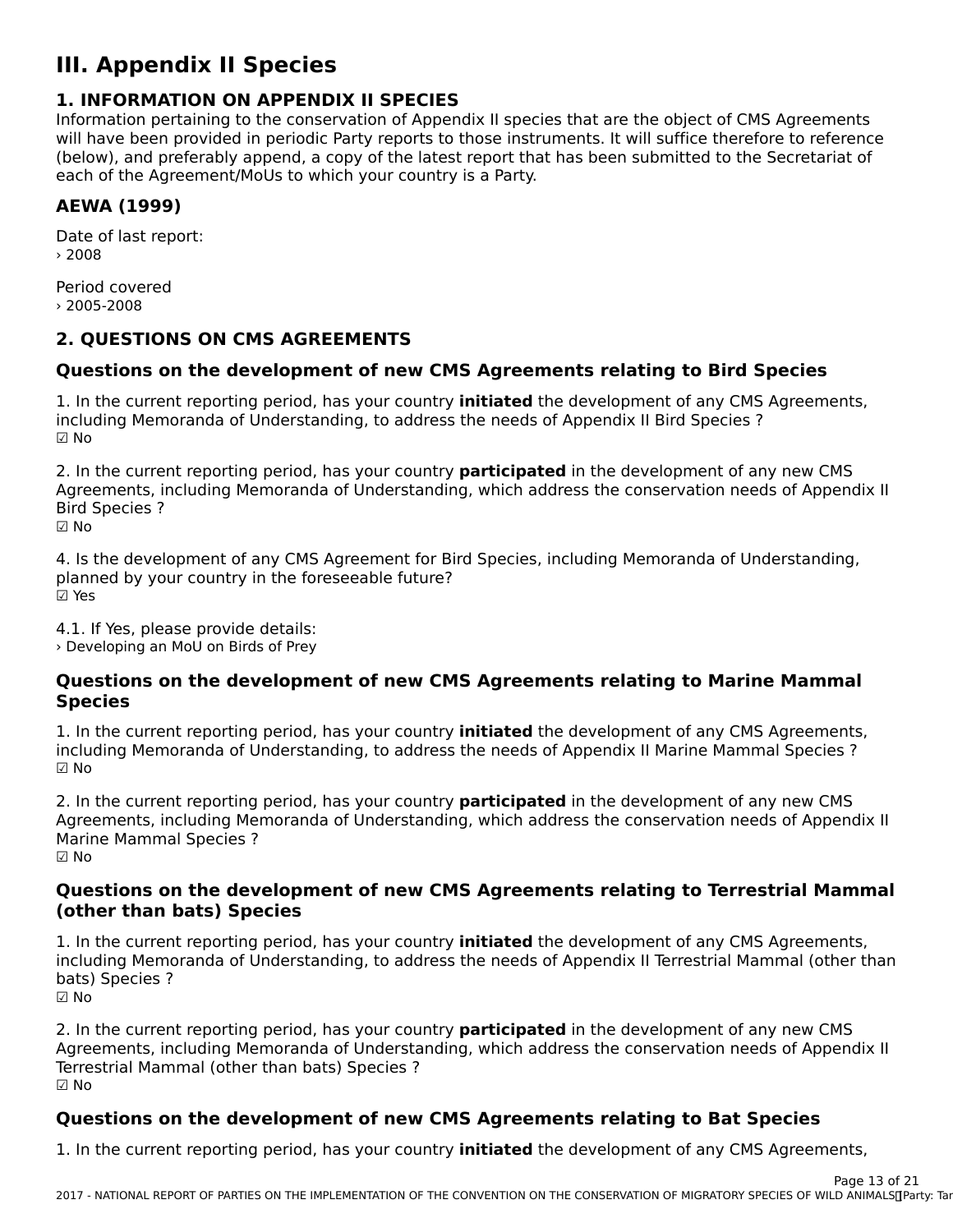including Memoranda of Understanding, to address the needs of Appendix II Bat Species ? ☑ No

2. In the current reporting period, has your country **participated** in the development of any new CMS 2. In the current reporting period, has your country **participated** in the development or any new civis<br>Agreements, including Memoranda of Understanding, which address the conservation needs of Appendix II **Bat Species ?** ບaເ<br>☑ No

**Questions on the development of new CMS Agreements relating to Fish**

1. In the current reporting period, has your country **initiated** the development of any CMS Agreements, including Memoranda of Understanding, to address the needs of Appendix II Fish ?☑ No

2. In the current reporting period, has your country **participated** in the development of any new CMS Agreements, including Memoranda of Understanding, which address the conservation needs of Appendix II Fish ?

☑ No

#### **3. LISTING OF MIGRATORY SPECIES IN APPENDIX II**

1. Is your country a Range State for any migratory species that has an unfavourable conservation status, but is not currently listed in Appendix II and could benefit from the conclusion of an Agreement for its conservation?conservation?

N.B.: States in which a species occurs as a vagrant (i.e. not "on its normal migration route") should not be treated as N.D.. States in Which a species occurs as a vagrant (i.e. not for its norma<br>Range States. Please refer to Article 1 of the Convention for clarification. ☑ No

1b. What assistance, if any, does your country require to initiate the listing of this/these species? › Desk top studies to determine status of all migratory species and to categorise them.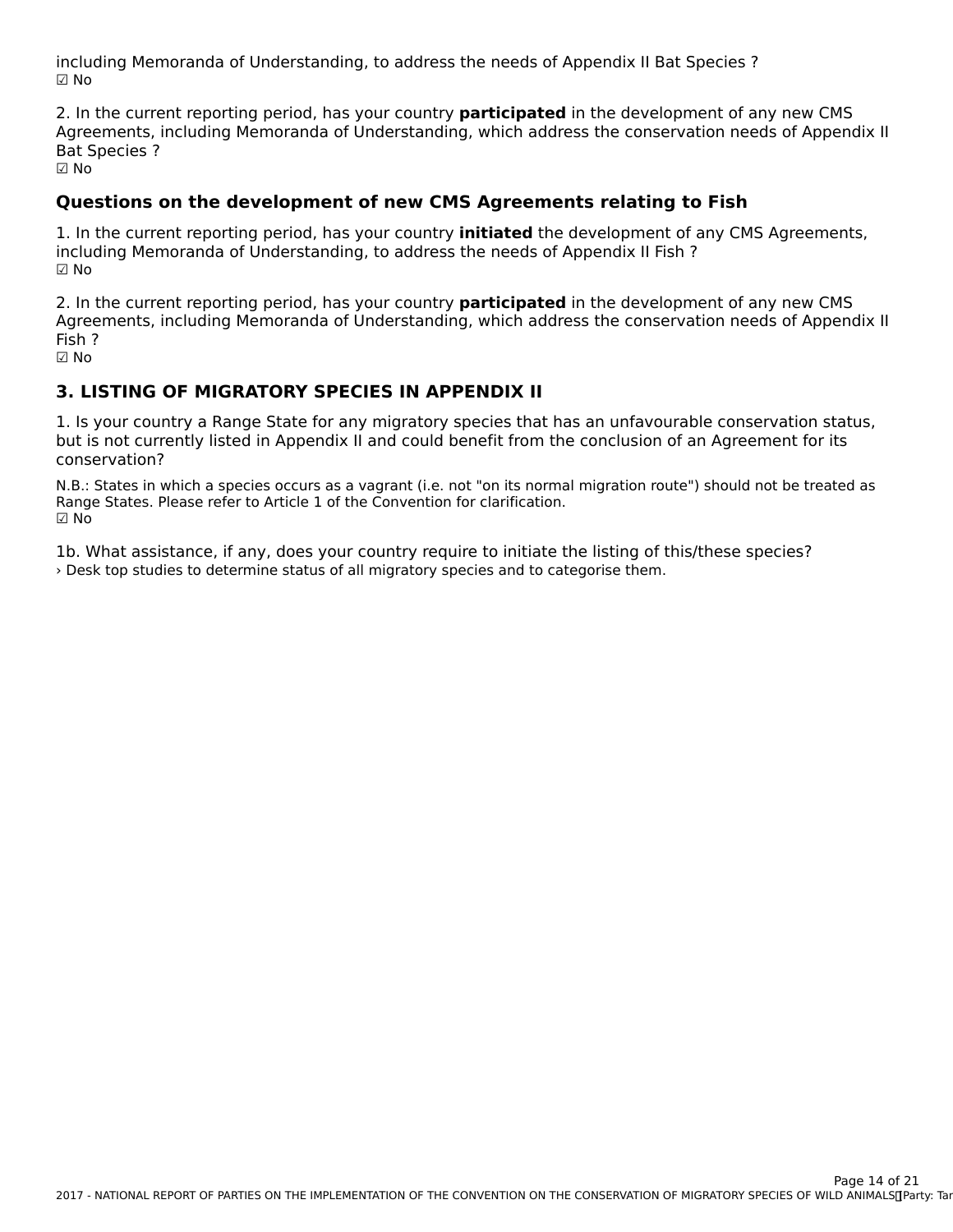# **IV. National and Regional Priorities**

1. What priority does your country assign to the conservation and, where applicable, sustainable use of migratory species in comparison to other biodiversity-related issues ☑ High

2. Are migratory species and their habitats addressed by your country's national biodiversity strategy or action plan? ☑ Yes

2.1. If Yes, please indicate and briefly describe the extent to which it addresses the following issues: ☑ Conservation, sustainable use and/or restoration of migratory species

› There is an on going initiative to add, upgrade and extend Protected Areas (PAs) network to cover important habitat for migratory specieshabitat for migratory species

☑ Conservation, sustainable use and/or restoration of the habitats of migratory species, including protected areas

> Local people are encouraged by the law to set aside village land for conservation purposes. A benefit sharing mechanism is being developed as an incentive

rnechanism is being developed as an incentive<br>☑ Actions to prevent, reduce or control factors that are endangering or are likely to further endanger migratory species (e.g. alien invasive species or by-catch)

› Regular enforcement of the Wildlife Conservation and other related laws on importation and exportation of wild animals, 1998 (Rev 2007) wildlife policy prohibit introduction of exotic species. The wildlife law is being reviewed to take on board policy aspirations.

reviewed to take on board policy aspirations.<br>☑ Minimizing or eliminating barriers or obstacles to migration

> Execute appropriate Environmental and Social Impact assessment(ESIA) before any development projects and adapt proper agro-biodiversity resources use and conservation. ☑ Research and monitoring of migratory species

› Census of wildlife species including migratory species is carried every 3 years to establish number, density and distribution of species. Likewise inventory or checklist of species is kept for monitoring trends of species and distribution or species. Eise<br>☑ Transboundary co-operation

› Initiatives are in-place to boost transboundary conservation cooperation with neighbour countries eg Selous- $\gamma$  middle transportation between  $\gamma$  constructed in the model of  $\gamma$  and  $\gamma$  and  $\gamma$  and  $\gamma$  and  $\gamma$  and  $\gamma$  and  $\gamma$  and  $\gamma$  and  $\gamma$  and  $\gamma$  and  $\gamma$  and  $\gamma$  and  $\gamma$  and  $\gamma$  and  $\gamma$  and  $\gamma$  and  $\gamma$  and Nessa Udilsboundary cooperation between anzama and Mozambique is on going, joint whome momenting by Kenya Wildlife Services and TAWIRI over the Amboseli-West Kilimanjaro ecosystem

3. Does the conservation of migratory species currently feature in any other national or regional policies/plans (apart from CMS Agreements) ☑ Yes

3.1. If Yes, please provide details:

› For migratory water birds like Lesser Flamingo, National Single Species Action Plans has been developed.

#### **3a. Do these policies/plans cover the following areas?**

Exploitation of natural resources (e.g. fisheries, hunting, etc.) ☑ Yes

If Yes, please provide details

› The Ministry of Natural Resources and Tourism has developed different regulations to expolitation of natural resources/Wildlife. These include photographic tourism, Hunting tourism, wetland reserve regulations and wetlands management guidelines like Beach Management, Wildlife Management Areas, Pastoralism in wetlands management guidelint<br>wetland, Irrigation guideline etc

Economic development ☑ Yes

Land-use planning ☑ Yes

If Yes, please provide details › TAWA and TANAPA is developing and in review of the GMPs of the National Parks and Gamer reserves

Designation and development of protected areas ☑ Yes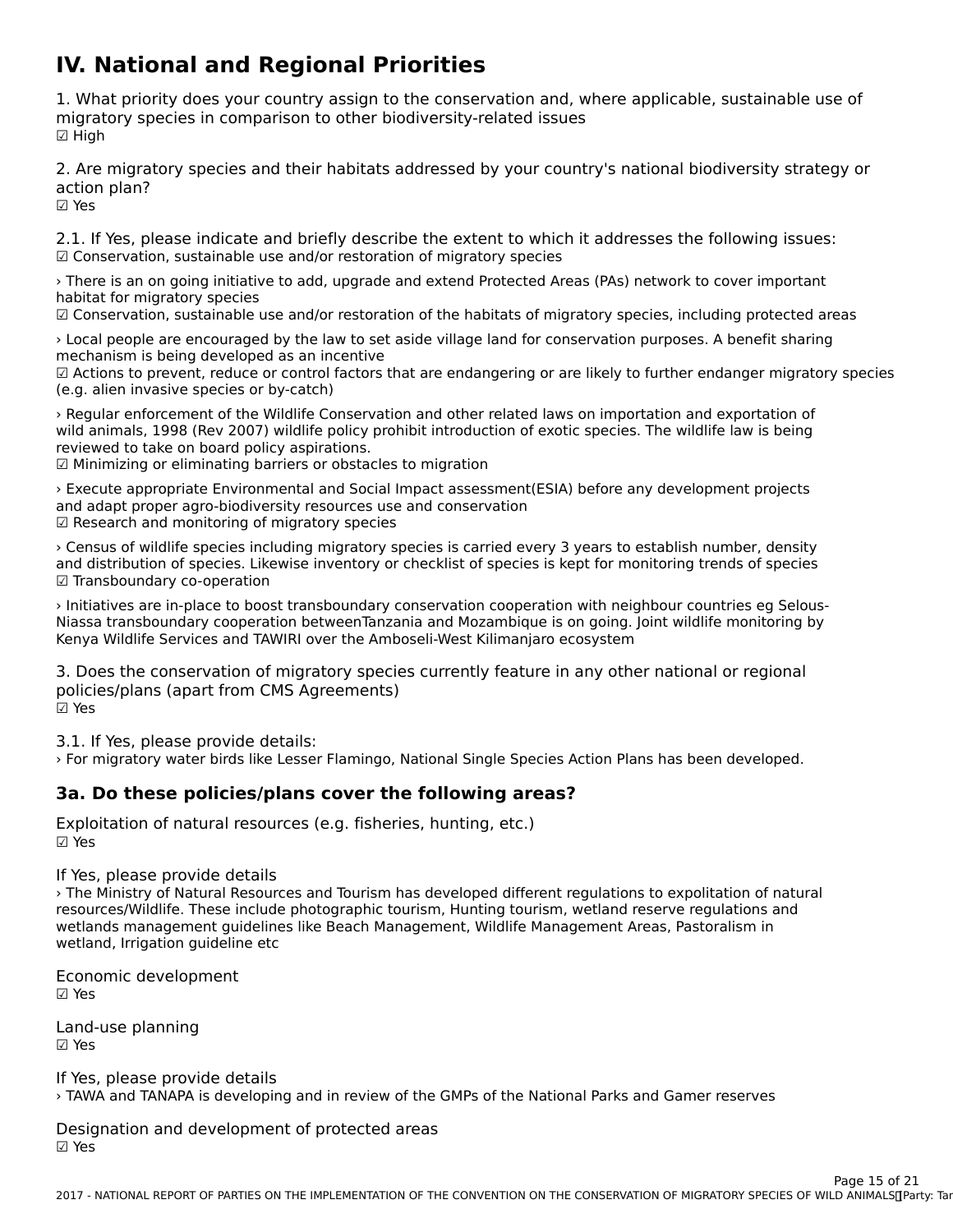If Yes, please provide details › The Ministry of Natural Resources and Tourism (MNRT), has recently gazetted two new Game reserves of *The Ministry of Natural Resource*<br>Litumbandoysa and Gezamalole.

Development of ecological networks ☑ Yes

Planning of dams ☑ Yes

If Yes, please provide details

It is the planning for construction of two Dams around its Game Reserves to avoid interaction of wildlife and<br>> TAWA is planning for construction of two Dams around its Game Reserves to avoid interaction of wildlife and livestock in game reserves. these are constructed near Swagswaga Game reserve.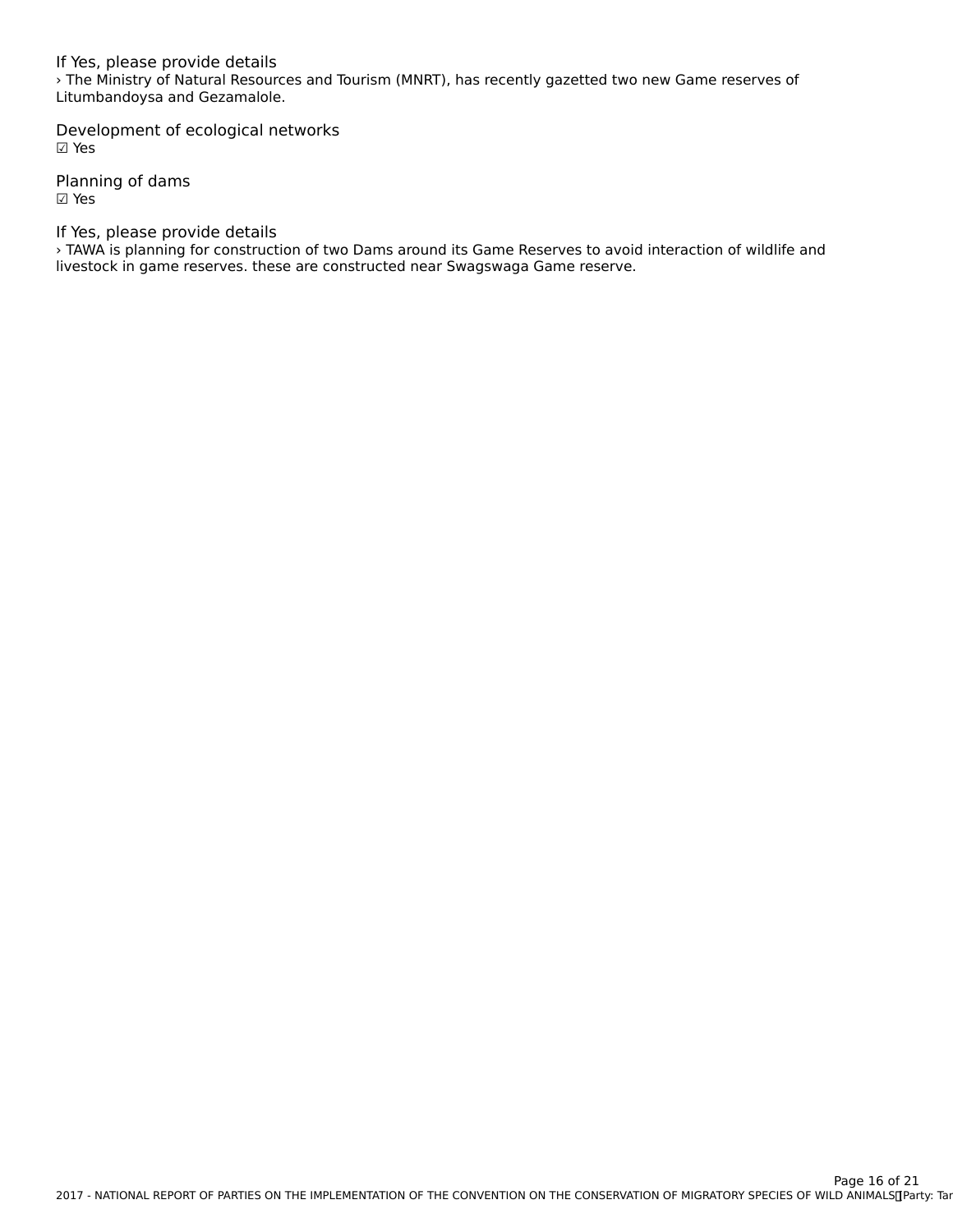#### **V. Protected Areas**

1. Are migratory species taken into account in the selection, establishment and management of protected areas in your country? ur∈u∍<br>☑ Yes

If Yes, please provide details:

› Management of protected area in the country has identified areas such as

corridors, bufferzones, migratory and dispersal areas of which are crucial for species conservation. For comdots, butter zones, migratory and dispersal areas of which are crucial for species conservation. For<br>maintaining these routes and ensuring that the processes of species migration is sustained, the protected area planning process considers an integrates ecosystem approach that supports the species within and area planning process c<br>outside protected area.

1a. Please identify the most important national sites for migratory species and their protection status: › National Parks (NPs) , Conservation Area (CA), Game Reserves (GRs), Marine parks and reserves (MPRs) , wational Parks (NPS) , Conservation Area (CA), Game Reserves (GRS), Manne parks and reserves (MPRS)<br>Wildlife Management Areas (WMAs), Forest Reserves (FRs), Nature Reserves (NRs), Ramsar sites (RS) and

Controlled Areas (GCAs), Important Bird Areas

## **1b. Do these protected areas cover the following areas?**

**Terrestrial** 

☑ Yes

If Yes, please provide details and include the amount of protected areas coverage and the number of protected areas

› 15 NPs, 1 CA, 30 GRs, 42 Game Controlled Areas, 815 Forest Reserves, 38 WMAs-22 with AA status (305,378 km2)

Aquatic ☑ Yes

If Yes, please provide details and include the amount of protected areas coverage and the number of protected areas

› 4 Ramsar sites (48, 684 km2)

Marine ☑ Yes

If Yes, please provide details and include the amount of protected areas coverage and the number of protected areas

 $\rightarrow$  10 Parks and Reserve (1378.0 sq km)

1c. Identify the agency, department or organization responsible for leading on this action in your country: › Ministry of Natural Resources and Tourism - Wildlife Division (Tanzania Wildlife Management Authority & Tanzania National Parks) and Ministry of Livestock Development and fisheries

2. Results - please describe the positive outcomes of any actions taken › Creation and maintenance of a network of conservation areas for wildlife species and habitat to whichinclude a representative sample of all important habitats and viable populations of species with particular reference to those that are threatened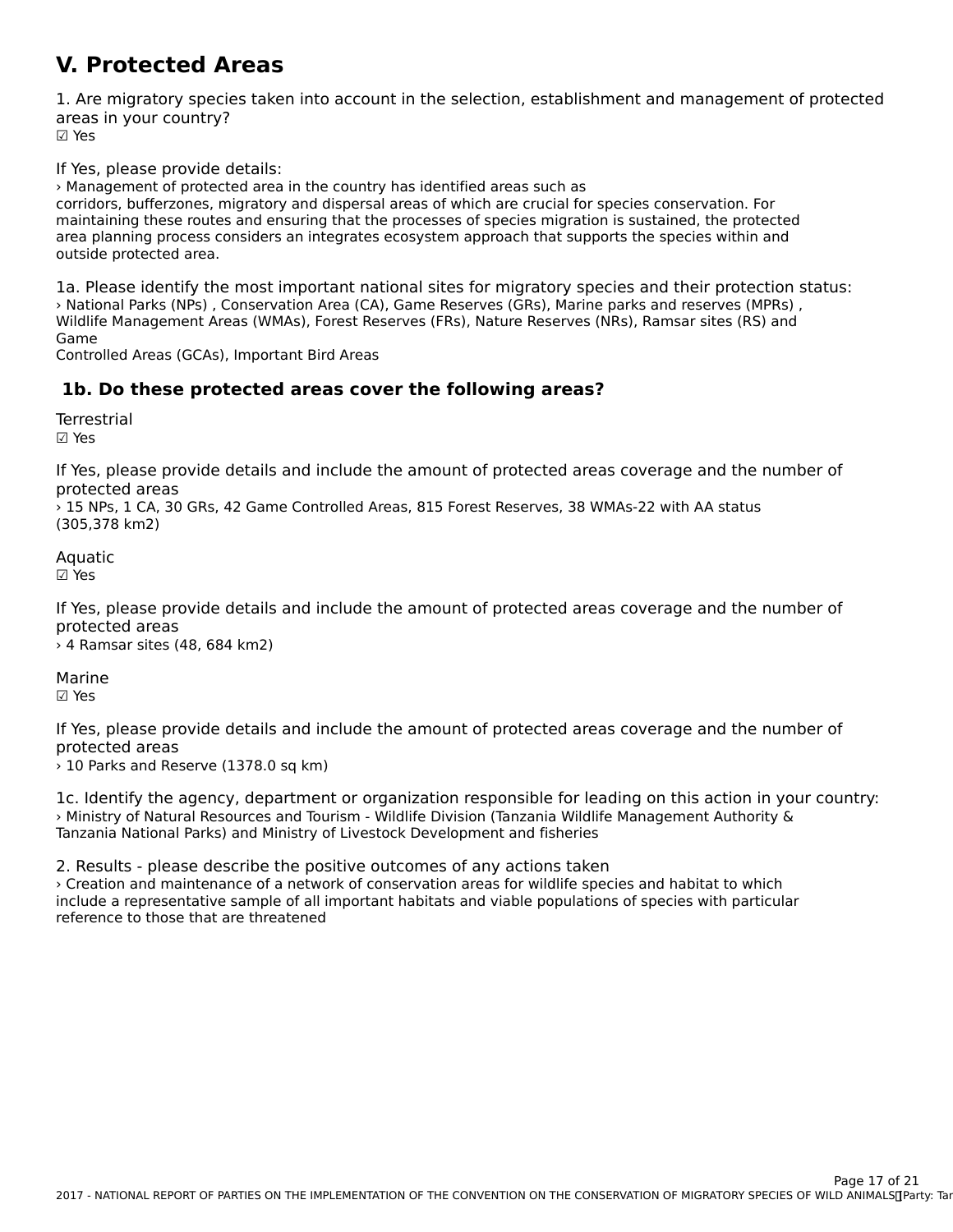# **VI. Policies on Satellite Telemetry**

1. In the current reporting period, has your country undertaken conservation/research projects that use satellite telemetry? ☑ Yes

If yes what is the state of those projects ☑ on-going

Please provide details

› Baker, N.E., Baker, E.M., Van den Bossche, W. & Bieback, H. 2007. Movements of three Greater Flamingos Phoenicopterus ruber roseus fitted with satellite transmitters in Tanzania. Waterbirds around the World. Eds. G.C. Boere, C.A. Galbraith & D.A. Stroud. The Stationary Office Edinburgh. UK. Pp. 239-344. Simon Thirgood1, d.C. Boere, C.A. Gaibrann & D.A. Stroud. The Stationary Onit<br>et, al Wildebeest Migration Serengeti-Masai Mara Ecosystem et, ar whoebeest migration serenged-masar mara Ecosystem<br>Baker, N.E. (ongoing). Movements of 7 Marabou Storks fitted with satellite transmitters in the Lake Victoria

basin.

2. Are any future conservation/research projects planned that will use satellite telemetry? ☑ Yes

If Yes, please provide details (including the expected timeframe for these projects): › Discussions are on to use satellite telemetry for following species including Shoebill stock, Wattled Crane and Madagascar Pond Heron

3. Results - please describe the positive outcomes of any actions taken › Detailed information on the nature, pattern and Seasonal migration of Wildebeest Migration in the Serengeti-*,* Detailed Imormation o<br>Masai Mara Ecosystem.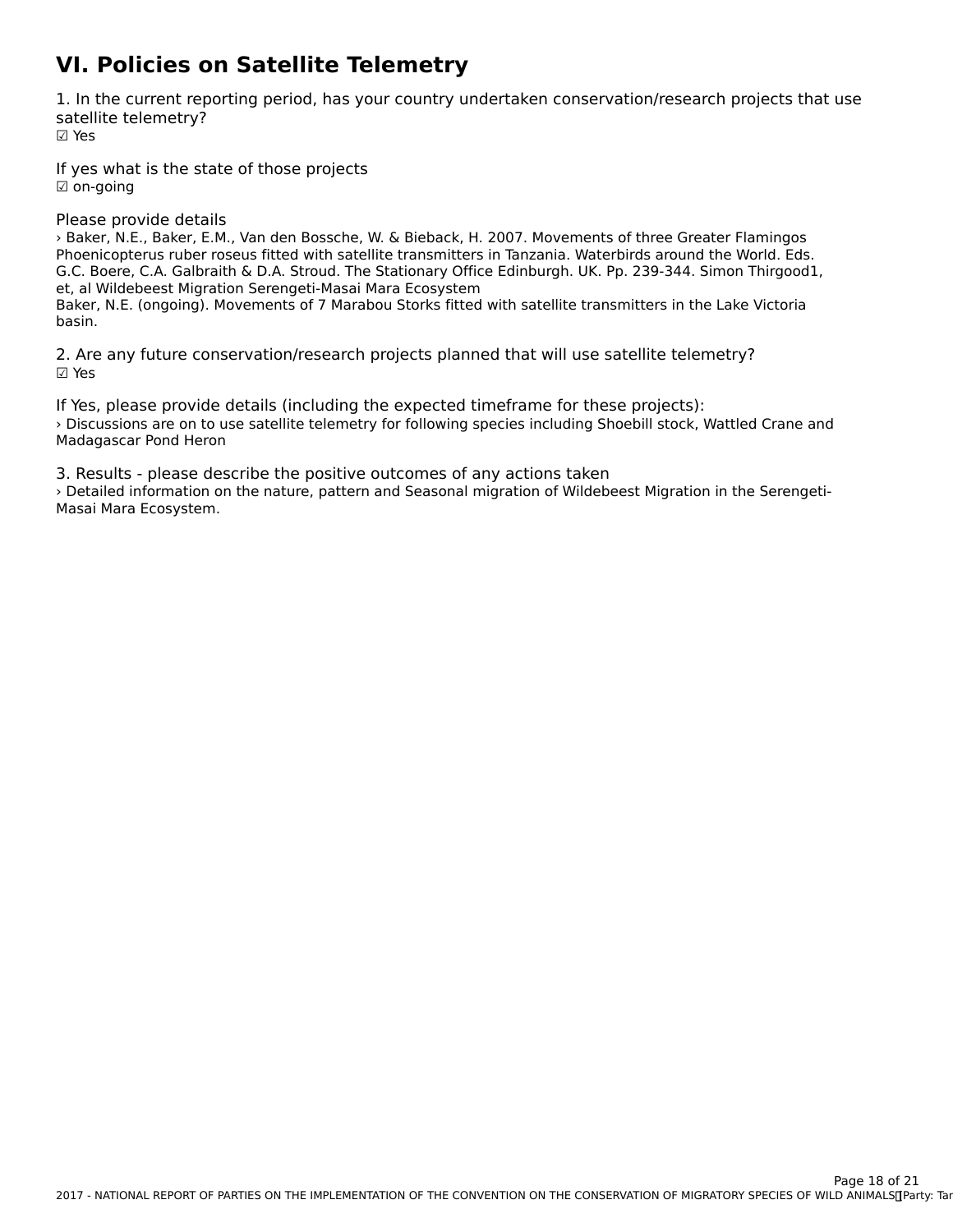#### **IX. Mobilization of Resources**

1. Has your country made financial resources available for conservation activities having direct benefits for migratory species in your country? ☑ Yes

If Yes, please provide details (Indicate the migratory species that have benefited from these activities): › Financial resources made available for preparing and implementing national single action plan for conservation and management of Lesser flamingo.

All Protected Areas; National Parks, Game `reserves., Game Controlled Areas; Ramsar Sites are having annual All Frote<br>budget.

2. Has your country made voluntary contributions to the CMS Trust Fund to support requests from developing countries and countries with economies in transition?☑ No

3. Has your country made other voluntary financial contributions to support conservation activities having direct benefits for migratory species in other countries (particularly developing countries)? ☑ No

4. Has your country provided technical and/or scientific assistance to developing countries to facilitate 4. Has your country provided technical and/or s<br>initiatives for the benefit of migratory species? ☑ No

5. Has your country received financial assistance/support from the CMS Trust Fund, via the CMS Secretariat, for national conservation activities having direct benefits for migratory species in your country?☑ No

6. Has your country received financial assistance/support from sources other than the CMS Secretariat for of rias your country received imancial assistance/support from sources other than<br>conservation activities having direct benefit for migratory species in your country? ☑ Yes

If Yes, please provide details (Indicate the migratory species that have benefited from these activities): In tes, piedse provide details (indicate the ringratory species that have benefited from these action<br>> GIZ-Development of the Selous Emergency Action Plan (EAP) specifically to halt elephant poaching within the larger Selous ecosystem as well as the preparation of the Desired State of Conservation for Removal of Selous from the list of World Heritage in Danger. The EAP focuses on (i) improving law enforcement and surveillance in SGR and key corridors/dispersal areas, (ii) Enhance management capacity of the Reserve, (iii) survemance in 33K and key cornuors/uispersarareas, (ii) Limance management capacity or the Re<br>Secure public support for the conservation of the Reserve (iv) Monitor the recovery of its OUV. The implementation of this Plan is expected to halt poaching in the ecosystem within 24 months.